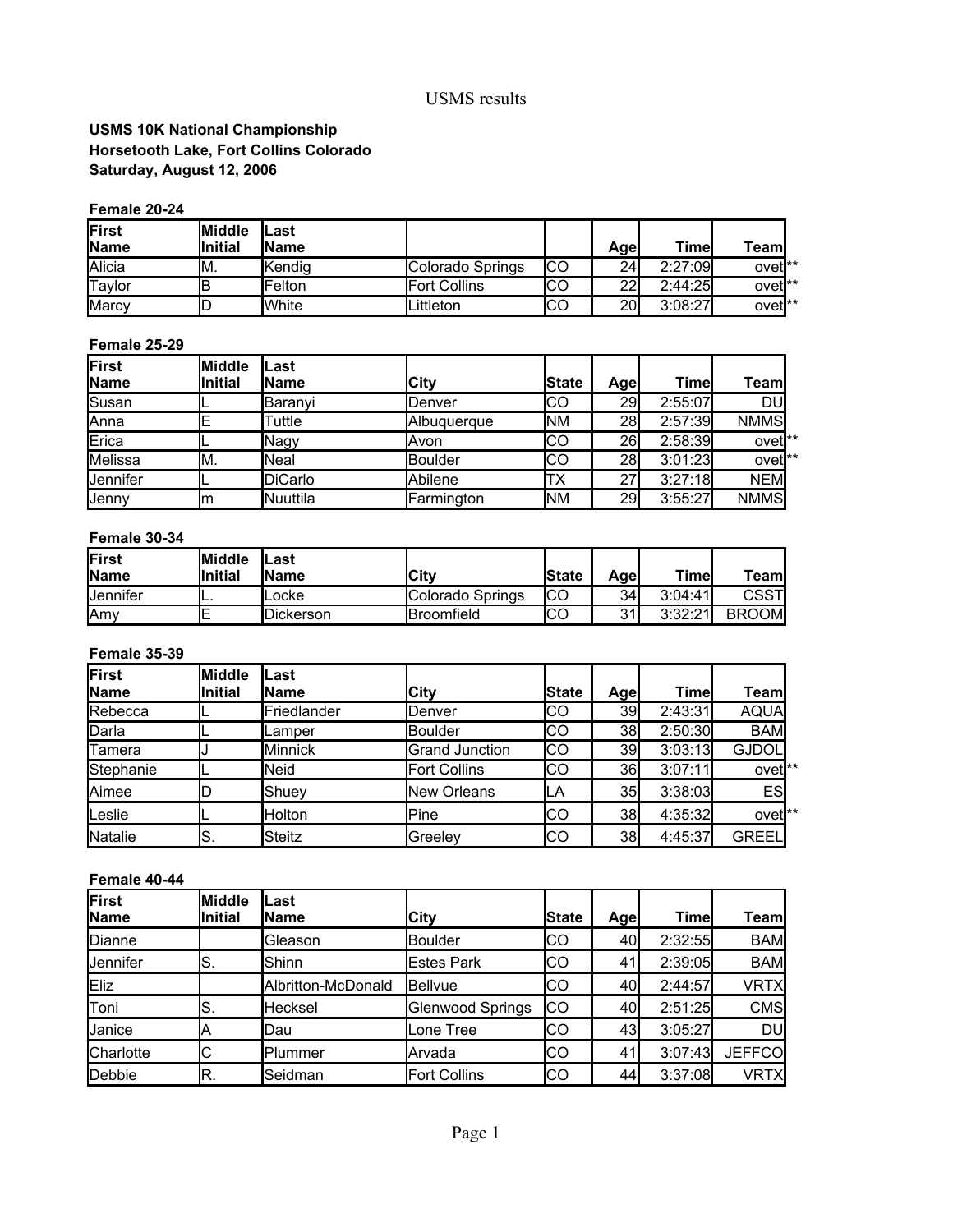| Renee          | ົ<br>v | Roberts        | <b>IFort Collins</b> | ICO | 42' | 3:45:01 | VRTXI         |
|----------------|--------|----------------|----------------------|-----|-----|---------|---------------|
| <b>Annette</b> | Im     | Zuccolillo     | <b>IDurango</b>      | ICC | 41' | 3:47:33 | <b>DURAN</b>  |
| Robyn          | ıΑ     | <b>IPopish</b> | <b>IGolden</b>       | ICC | 41' | 3:53:56 | <b>JEFFCO</b> |

#### **Female 45-49**

| First<br><b>Name</b> | <b>IMiddle</b><br><b>Initial</b> | lLast<br><b>IName</b> | <b>ICity</b> | <b>State</b> | Agel | Time    | Team         |
|----------------------|----------------------------------|-----------------------|--------------|--------------|------|---------|--------------|
| Penny                | IS.                              | <b>Bates</b>          | lLongmont    | ICO          | 45I  | 2:47:39 | CMS          |
| <b>I</b> Laura       |                                  | <b>Schob</b>          | lBend        | lOR          | 47   | 3:09:03 | <b>COMA</b>  |
| Corinna              | IM.                              | <b>Maleike</b>        | Thornton     | lco          | 46I  | 3:13:01 | <b>THORN</b> |

#### **Female 50-54**

| First<br><b>Name</b> | <b>Middle</b><br><b>Initial</b> | <b>ILast</b><br><b>Name</b> | <b>ICity</b> | <b>State</b> | Age∣ | Timer      | Team       |
|----------------------|---------------------------------|-----------------------------|--------------|--------------|------|------------|------------|
| Liz                  | Р                               | IJohnson                    | Charlotte    | <b>INC</b>   | 50   | <b>DNF</b> | <b>MAC</b> |

#### **Female 55-59**

| First<br><b>Name</b> | <b>IMiddle</b><br><b>Initial</b> | Last<br><b>Name</b> | <b>City</b>    | <b>State</b> | Agel | <b>Timel</b> | Team               |
|----------------------|----------------------------------|---------------------|----------------|--------------|------|--------------|--------------------|
| Carolyn              |                                  | <b>Roche</b>        | <b>Boulder</b> | ICC<br>טשו   | 55I  | 2:54:40      | <b>BAM</b>         |
| Susan                | . .                              | lShort              | <b>Boulder</b> | ICO          | 57   | 4:28:53      | ovet <sup>**</sup> |

#### **Female 60-64**

| First<br><b>Name</b> | <b>Middle</b><br><b>Initial</b> | lLast<br><b>IName</b> | lCitv          | <b>State</b> | Agel | Timel   | $T$ eam |
|----------------------|---------------------------------|-----------------------|----------------|--------------|------|---------|---------|
| Marcia               |                                 | IAnziano              | <b>IDenver</b> | ICC          | 61   | 3:56:40 | DU      |

#### **Male 20-24**

| First<br>Name | lMiddle<br><b>Initial</b> | Last<br><b>IName</b> | City                 | <b>State</b> | Age | Timel   | Teaml              |
|---------------|---------------------------|----------------------|----------------------|--------------|-----|---------|--------------------|
| <b>Brooks</b> | R.                        | <b>Felton</b>        | lGoleta              | ICA          | 20  | 2:09:31 | ovet <sup>**</sup> |
| Thomas        | IM.                       | Tavlor               | <b>Ft. Collins</b>   | <b>ICO</b>   | 23  | 2:46:16 | ovet <sup>**</sup> |
| David         |                           | King                 | Lakewood             | IСO          | 24  | 3:29:50 | ovet <sup>**</sup> |
| <b>Clark</b>  |                           | Niemever-Thomas      | <b>IFort Collins</b> | lco          | 21  | 3:59:02 | ovet <sup>**</sup> |

#### **Male 25-29**

| First<br><b>Name</b> | <b>Middle</b><br><b>Initial</b> | ∟ast<br><b>Name</b> | <b>City</b>         | lState | Age           | Time    | Team               |
|----------------------|---------------------------------|---------------------|---------------------|--------|---------------|---------|--------------------|
| William              | Ε                               | <b>I</b> Dawe       | <b>Fort Collins</b> | IСO    | 28            | 2:56:25 | VRTX               |
| <b>Andrew</b>        | ╭<br>◡                          | lBlair              | ILonamont           | ICO    | ົ<br><u>.</u> | 2:59:24 | ovet <sup>**</sup> |

### **Male 30-34**

| First<br>Name | <b>Middle</b><br><b>Initial</b> | 'Last<br><b>Name</b> | <b>City</b>    | <b>State</b> | Age | Time                | Team   |
|---------------|---------------------------------|----------------------|----------------|--------------|-----|---------------------|--------|
| Kevin         |                                 | <b>I</b> Dohertv     | <b>IDenver</b> | ICO          | 33  | 2:21:51<br>4.4 I .U | SQUIDI |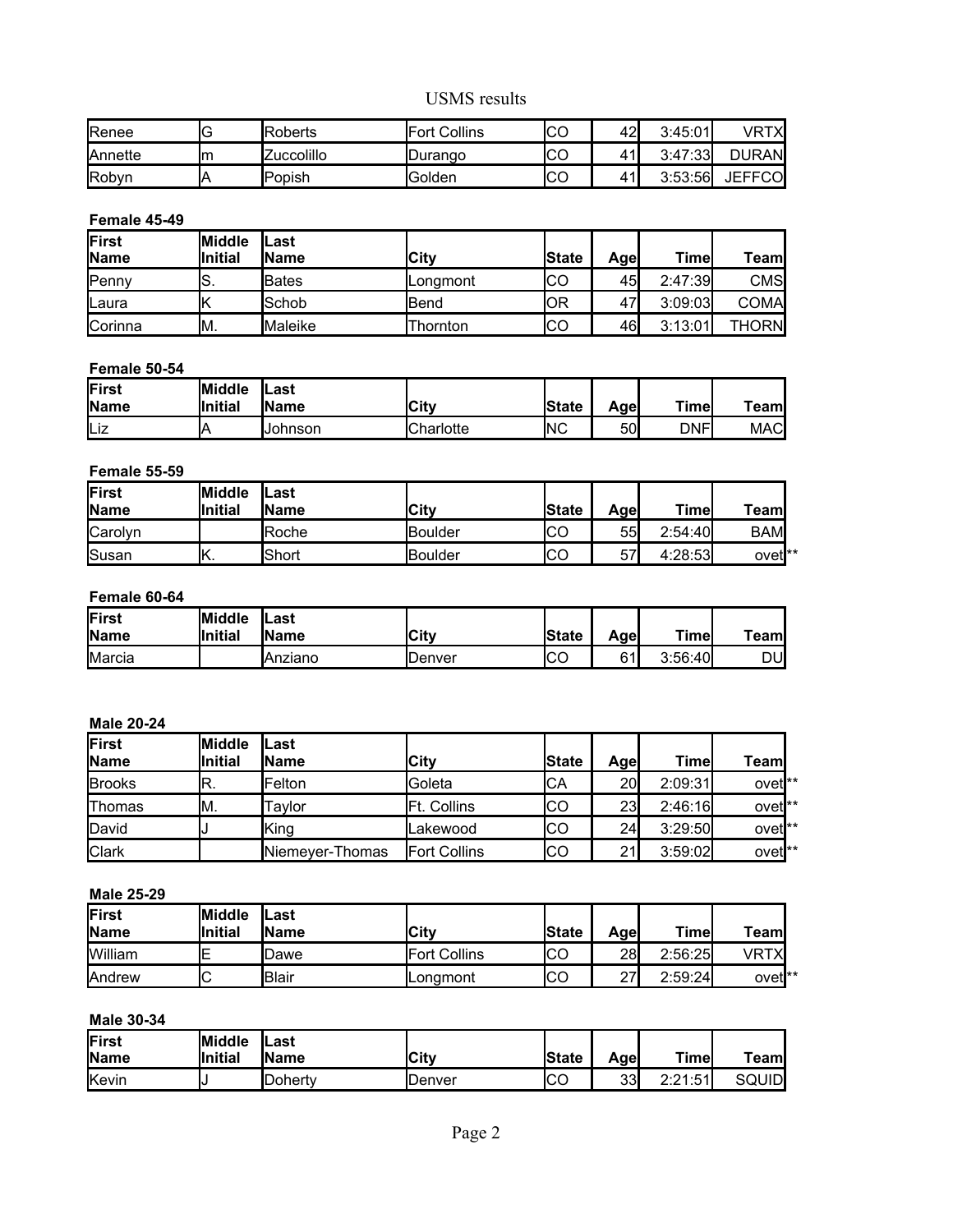| <b>I</b> Brad    | R. | Connor    | Littleton            | CО | $\sim$   | 2:45:26     | DU               |
|------------------|----|-----------|----------------------|----|----------|-------------|------------------|
| Frank            |    | Schneider | Fort Morgan          | CO | $\Omega$ | 3:24:25     | oevti**          |
| John             | ΙW | lHavden.  | IDenver              | CО | 34       | 3:29:56     | SQUID            |
| <b>Christian</b> |    | Dickerson | <b>I</b> Broomfield  | CО | n.       | 3:56:35     | <b>FOOT</b>      |
| <b>I</b> Mark    | P  | Simmons   | <b>IFort Collins</b> | CО | 34       | <b>DNFI</b> | ovet <b>l</b> ** |

#### **Male 35-39**

| First<br><b>IName</b> | <b>Middle</b><br><b>Initial</b> | lLast<br>lName | <b>City</b>         | <b>State</b> | Agel | Timel   | Team∣        |
|-----------------------|---------------------------------|----------------|---------------------|--------------|------|---------|--------------|
| Kurt                  |                                 | Dickson        | <b>I</b> Glendale   | AZ           | 39   | 2:25:29 | SWS          |
| <b>Jon</b>            | N                               | Shaver         | Centennial          | lCO          | 38   | 2:34:48 | <b>SSM</b>   |
| Matthew               | L.                              | Moseley        | Boulder             | IСO          | 39   | 2:45:58 | <b>BAM</b>   |
| <b>Scott</b>          | н                               | Hoftiezer      | <b>I</b> Denver     | IСO          | 36I  | 2:50:11 | <b>DAC</b>   |
| Larry                 |                                 | McKeogh        | Boulder             | IСO          | 38   | 2:52:47 | <b>UNAT</b>  |
| Keith                 |                                 | <b>Pryor</b>   | <b>I</b> Denver     | IСO          | 36   | 3:01:48 | <b>SQUID</b> |
| Thomas                |                                 | Scholand       | <b>Fort Collins</b> | lCO          | 35   | 3:30:13 | VRTX         |
| <b>Will</b>           |                                 | <b>Amos</b>    | Castle Rock         | IСO          | 39   | 3:33:02 | <b>BROOM</b> |

#### **Male 40-44**

| First<br>Name | <b>Middle</b><br>lInitial | Last<br>IName | City                | <b>State</b> | <b>Agel</b> | Timel   | <b>Team</b>        |
|---------------|---------------------------|---------------|---------------------|--------------|-------------|---------|--------------------|
| Richard       | IB                        | Pease         | Loveland            | CО           | 41          | 2:24:03 | <b>VRTX</b>        |
| David         | IJ.                       | Brancamp      | lReno               | INV          | 44          | 2:31:14 | <b>SRM</b>         |
| Quinn         | ΙA                        | Reilly        | lDenver             | СO           | 40I         | 2:31:24 | ovet <sup>**</sup> |
| Joseph        |                           | lBakel        | <b>Fort Collins</b> | СO           | 44          | 2:42:37 | <b>VRTX</b>        |
| Mike          |                           | lKimbel       | lDenver             | СO           | 40I         | 2:44:42 | ovet <sup>**</sup> |
| <b>IJames</b> | F                         | Jonsson       | Sandy               | UT           | 44          | 2:45:39 | <b>UTAH</b>        |
| <b>Matt</b>   |                           | Kuchar        | Albuquerque         | <b>INM</b>   | 42          | 2:53:48 | <b>NMMS</b>        |
| William       | R.                        | Keleher       | Albuquerque         | <b>INM</b>   | 43          | 2:59:13 | ovet <sup>**</sup> |
| Quint         | M.                        | Seckler       | Albuquerque         | <b>INM</b>   | 41          | 3:10:19 | ovet <sup>**</sup> |
| Daniel        | J                         | Arnold        | Colorado Springs    | СO           | 42          | 3:12:08 | <b>CSST</b>        |
| Ray           | G                         | Jensen        | Clifton             | lco          | 41          | 3:30:59 | <b>GJDOL</b>       |

### **Male 45-49**

| First<br><b>Name</b> | <b>IMiddle</b><br><b>Initial</b> | lLast<br><b>IName</b> | lCitv             | <b>State</b> | Age | Time    | Team          |
|----------------------|----------------------------------|-----------------------|-------------------|--------------|-----|---------|---------------|
| Dan                  | -                                | <b>Robinson</b>       | <b>Seattle</b>    | <b>IWA</b>   | 48I | 2:34:31 | <b>GLAD</b>   |
| <b>Lowell</b>        | IK.                              | ISpackman             | lLaramie          | lwy          | 49I | 2:47:15 | $\sf LMSCI$   |
| Dag                  | −                                | lSevmour              | <b>Broomfield</b> | lco          | 47  | 2:49:51 | <b>NJEFFI</b> |

### **Male 50-54**

| First<br><b>Name</b> | <b>IMiddle</b><br><b>Initial</b> | lLast<br><b>IName</b> | <b>ICity</b>       | <b>State</b> | Agel    | Time    | Team        |
|----------------------|----------------------------------|-----------------------|--------------------|--------------|---------|---------|-------------|
| <b>Terry</b>         | P                                | <b>Heggy</b>          | <b>IDenver</b>     | ICO          | 51<br>J | 2:42:37 | CMS         |
| Mitch                |                                  | Taylor                | <b>Albuaueraue</b> | <b>INM</b>   | 54      | 3:38:53 | <b>NMMS</b> |